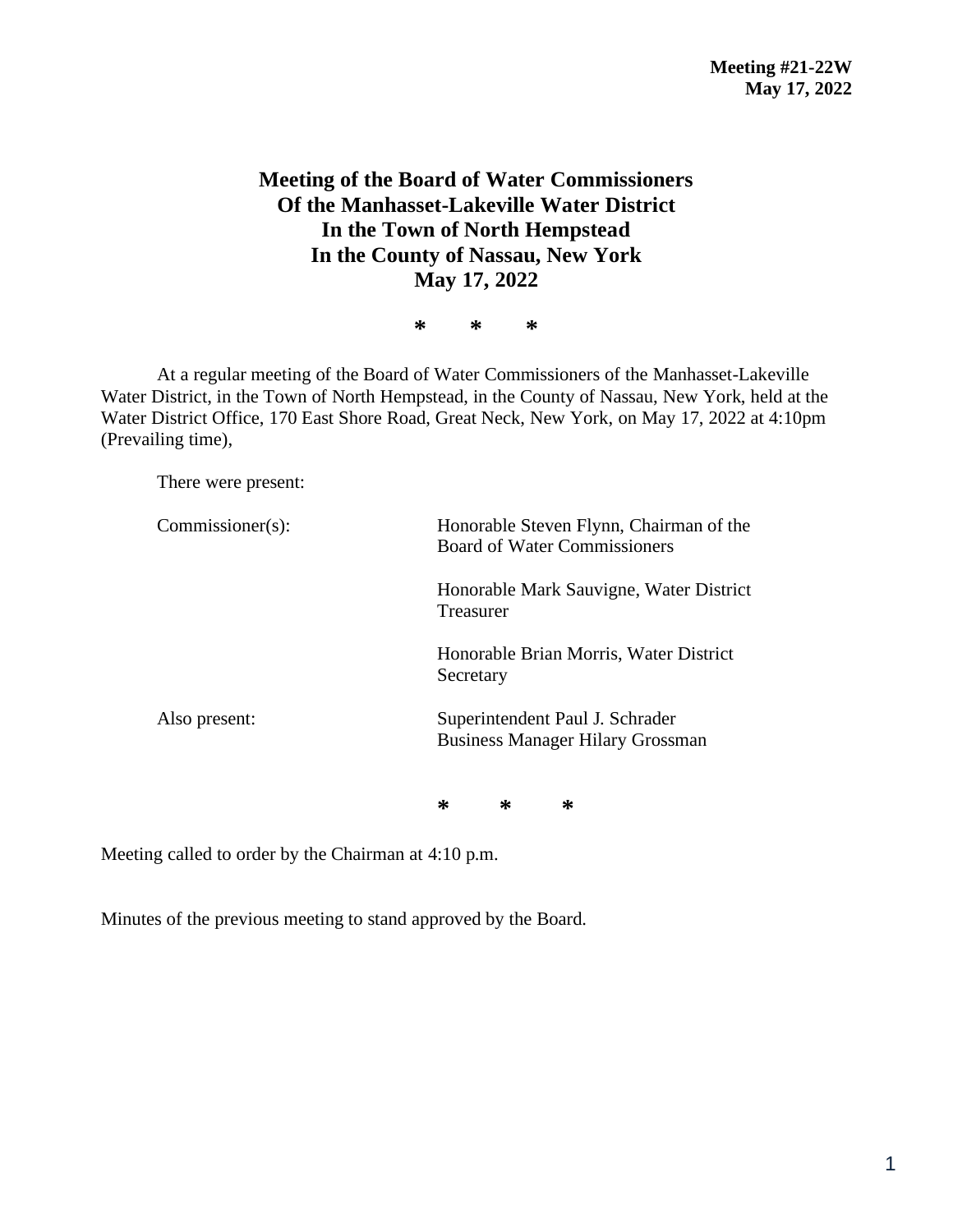Superintendent Schrader provided documentation with the activities of the Water District for the current week. General discussions were held relating to the operation of the District as follows. Discussions were held on each project.

| <b>Munsey Tank</b>            | Village of Flower Hill subdivision application next.                           |  |  |
|-------------------------------|--------------------------------------------------------------------------------|--|--|
| Vepo Crossconnex              | 896 tests YTD                                                                  |  |  |
| Shelter Rock #1 and #2        | Preconstruction meeting last week.                                             |  |  |
| Searingtown                   | AOP in design. GAC vessels on order from TIGG.                                 |  |  |
| 251 Searingtown (Toll Bros)   | Letter requesting additional funding. Bid date was April 19, 2022. 45 days on  |  |  |
|                               | June 4, 2022. New dome leaks. Customer complaints on dome.                     |  |  |
| <b>IU</b> Willets             | Waiting on POC/IOC/PFAS sample results. Bacti samples all good.                |  |  |
| T-Mobile                      | Latest draft was acceptable. Allows for coatings inspection.                   |  |  |
| <b>Continental Water Main</b> | Araz to file for permit? Change Order?                                         |  |  |
| Eden Well Rehabilitation      | Bacti's good, VOC samples today.                                               |  |  |
| Spruce Pond Well              | Spruce Ponds letter sent to SPHOA attorney with a form of easement.            |  |  |
| Jayson, Nassau, & Tobin       | Engineering underway.                                                          |  |  |
| <b>Water Mains</b>            |                                                                                |  |  |
| <b>Water Servicer Trainee</b> | Awaiting NCCSC approval applicant.                                             |  |  |
| AWQR                          | Mailed. Finishing up source water supplement.                                  |  |  |
| 1,4 Dioxane Litigation        | Depositions postponed.                                                         |  |  |
| <b>Sensus Customer Portal</b> | Launched with AWQR. 58 users so far.                                           |  |  |
| <b>Retirement Incentive</b>   | Dental and Optical                                                             |  |  |
| Govdeals                      | Online auctions, resolution authorizing Hilary to sign the enrollment form fro |  |  |
|                               | ACH transactions. Truck 10 sold \$40,001.00                                    |  |  |
| <b>Tank Maintenance RFP</b>   | Advertisement on May 19, 2022. RFP's due back June 28, 2022                    |  |  |
|                               |                                                                                |  |  |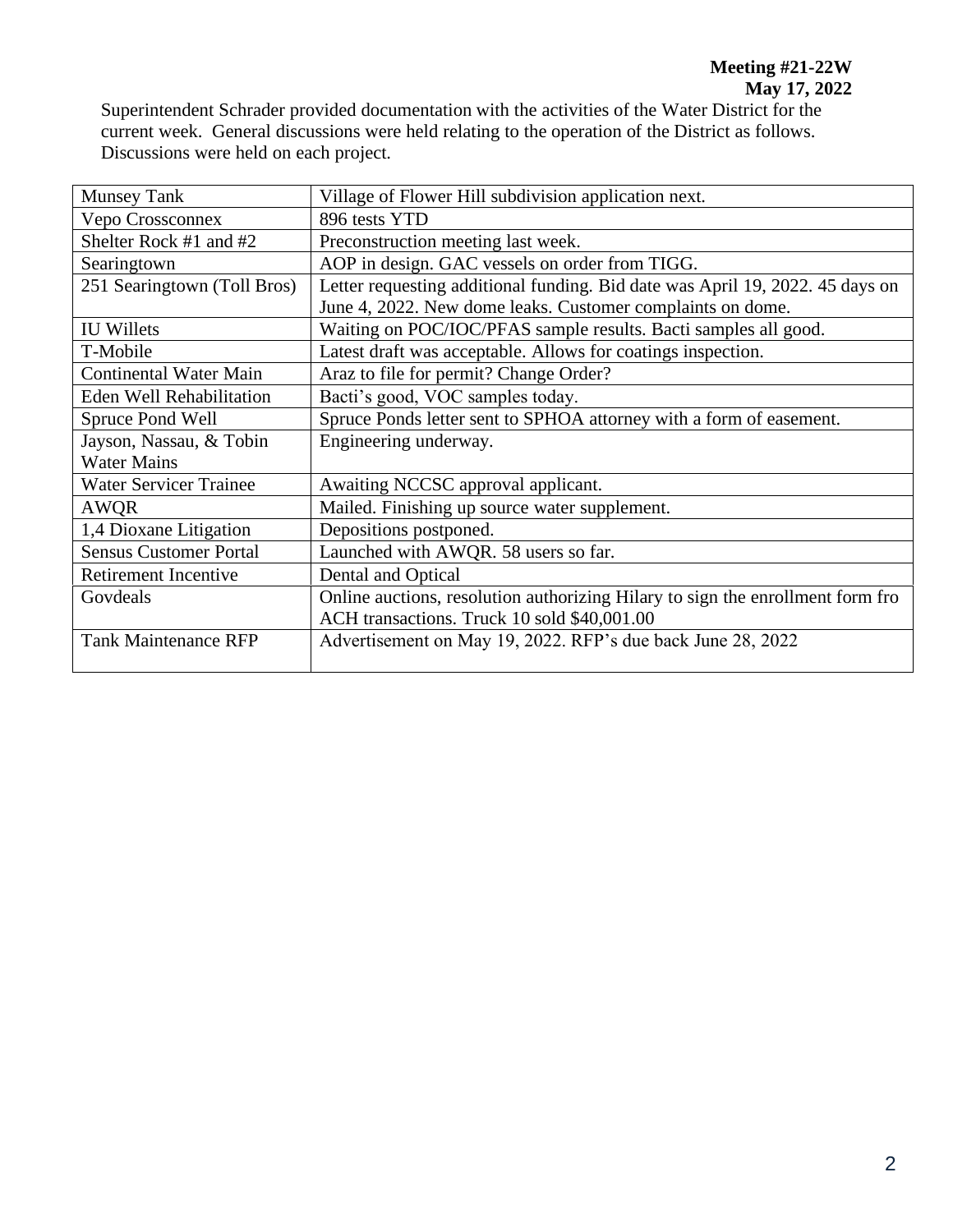## **Meeting #21-22W May 17, 2022 RESOLUTION OF THE MANHASSET-LAKEVILLE WATER DISTRICT RELATING TO APPROVAL OF CHECKS ORGANIZATION NUMBER 1**

To the Treasurer:

 I certify that the vouchers on the submitted check register were audited by the Board of Commissioners of the Manhasset-Lakeville WATER District on 5/11/22 and are allowed in the amounts shown. You are hereby authorized and directed to pay to each of the claimants the amount indicated on the opposite of his name.

Commissioner Morris Date: 5/11/22 Manhasset-Lakeville Water District

Commissioner Sauvigne proposed the following motion, seconded by Commissioner Flynn

 WHEREAS the purchases for goods and services identified and presented to the Board of Commissioners this date, 5/11/22, have been found to be properly acknowledged as received or due, and have been audited according to the tenets of Town Law §176 (4a) and in compliance with the Procurement Policy of the Manhasset-Lakeville WATER District and,

 WHEREAS, the audit of claims by the Board of Commissioners is a deliberate process to determine that the proposed payment is proper and just and satisfies the following criteria:

The proposed payment is for a valid and legal purpose. The obligation was incurred by an authorized official. The goods or commodities for which payment is claimed were actually rendered. The obligation does not exceed the available appropriation. The claim is in proper form; it is mathematically correct; it meets legal requirements; it does not include any charges for taxes from which the organization is exempt; it includes discounts to which the organization is entitled it does not include charges previously claimed and paid; and it is in agreement with an attached invoice.

NOW, THEREFORE, it is hereby

 RESOLVED to approve payment to the vendors identified on Check Number 11550 Thru Check Number 11550 this date.

 The adoption of the foregoing Resolution (#W109-22) was duly put to a vote on roll call, which resulted as follows:

Ayes: Commissioner Morris, Commissioner Sauvigne, Commissioner Flynn Nays: None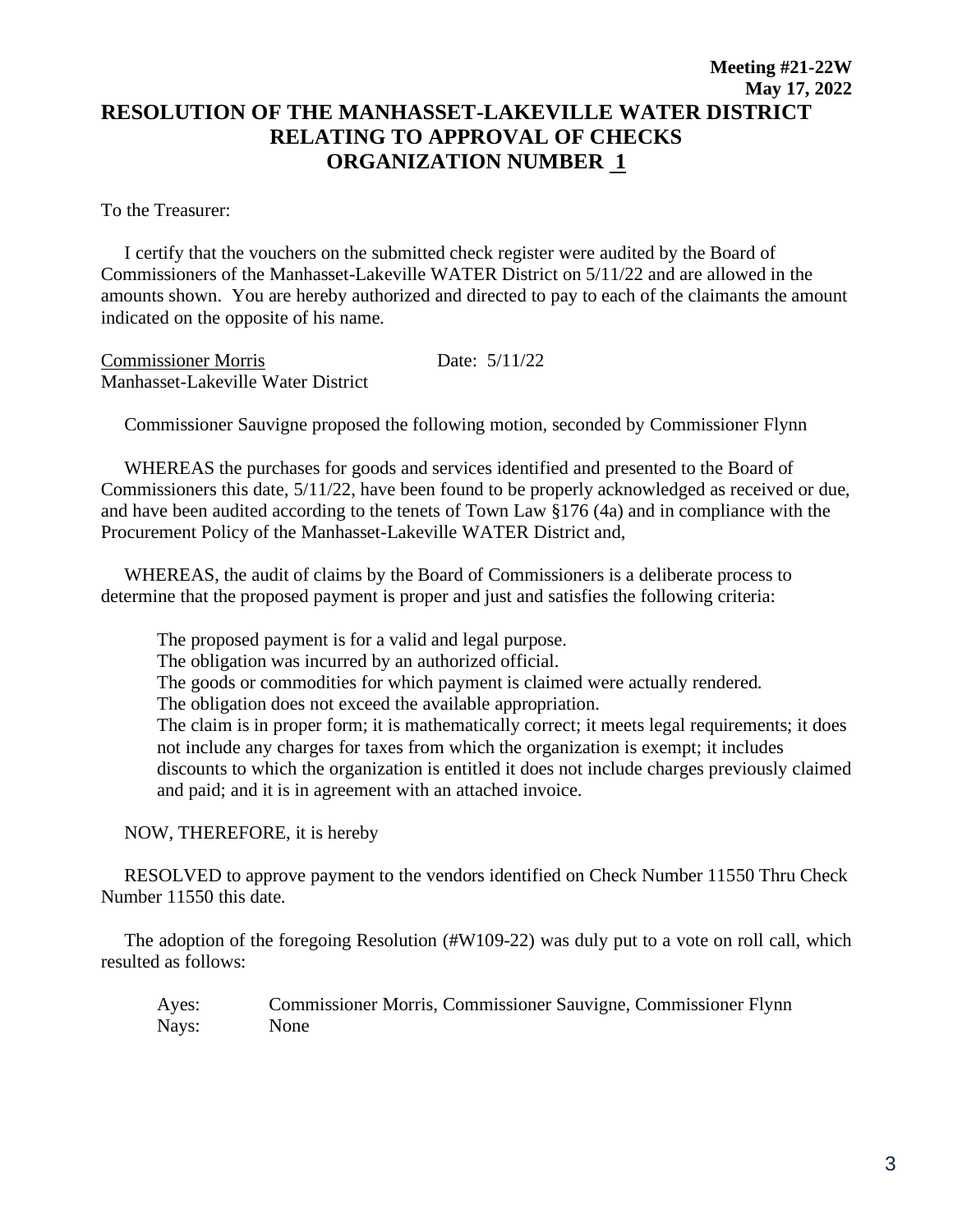## **Meeting #21-22W May 17, 2022 RESOLUTION OF THE MANHASSET-LAKEVILLE WATER DISTRICT RELATING TO APPROVAL OF CHECKS ORGANIZATION NUMBER 1**

To the Treasurer:

 I certify that the vouchers on the submitted check register were audited by the Board of Commissioners of the Manhasset-Lakeville WATER District on 5/17/22 and are allowed in the amounts shown. You are hereby authorized and directed to pay to each of the claimants the amount indicated on the opposite of his name.

Commissioner Morris Date: 5/17/22 Manhasset-Lakeville Water District

Commissioner Sauvigne proposed the following motion, seconded by Commissioner Flynn

 WHEREAS the purchases for goods and services identified and presented to the Board of Commissioners this date, 5/17/22, have been found to be properly acknowledged as received or due, and have been audited according to the tenets of Town Law §176 (4a) and in compliance with the Procurement Policy of the Manhasset-Lakeville WATER District and,

 WHEREAS, the audit of claims by the Board of Commissioners is a deliberate process to determine that the proposed payment is proper and just and satisfies the following criteria:

The proposed payment is for a valid and legal purpose. The obligation was incurred by an authorized official. The goods or commodities for which payment is claimed were actually rendered. The obligation does not exceed the available appropriation. The claim is in proper form; it is mathematically correct; it meets legal requirements; it does not include any charges for taxes from which the organization is exempt; it includes discounts to which the organization is entitled it does not include charges previously claimed and paid; and it is in agreement with an attached invoice.

NOW, THEREFORE, it is hereby

 RESOLVED to approve payment to the vendors identified on Check Number 11551 Thru Check Number 11575 this date.

 The adoption of the foregoing Resolution (#W110-22) was duly put to a vote on roll call, which resulted as follows:

Ayes: Commissioner Morris, Commissioner Sauvigne, Commissioner Flynn Nays: None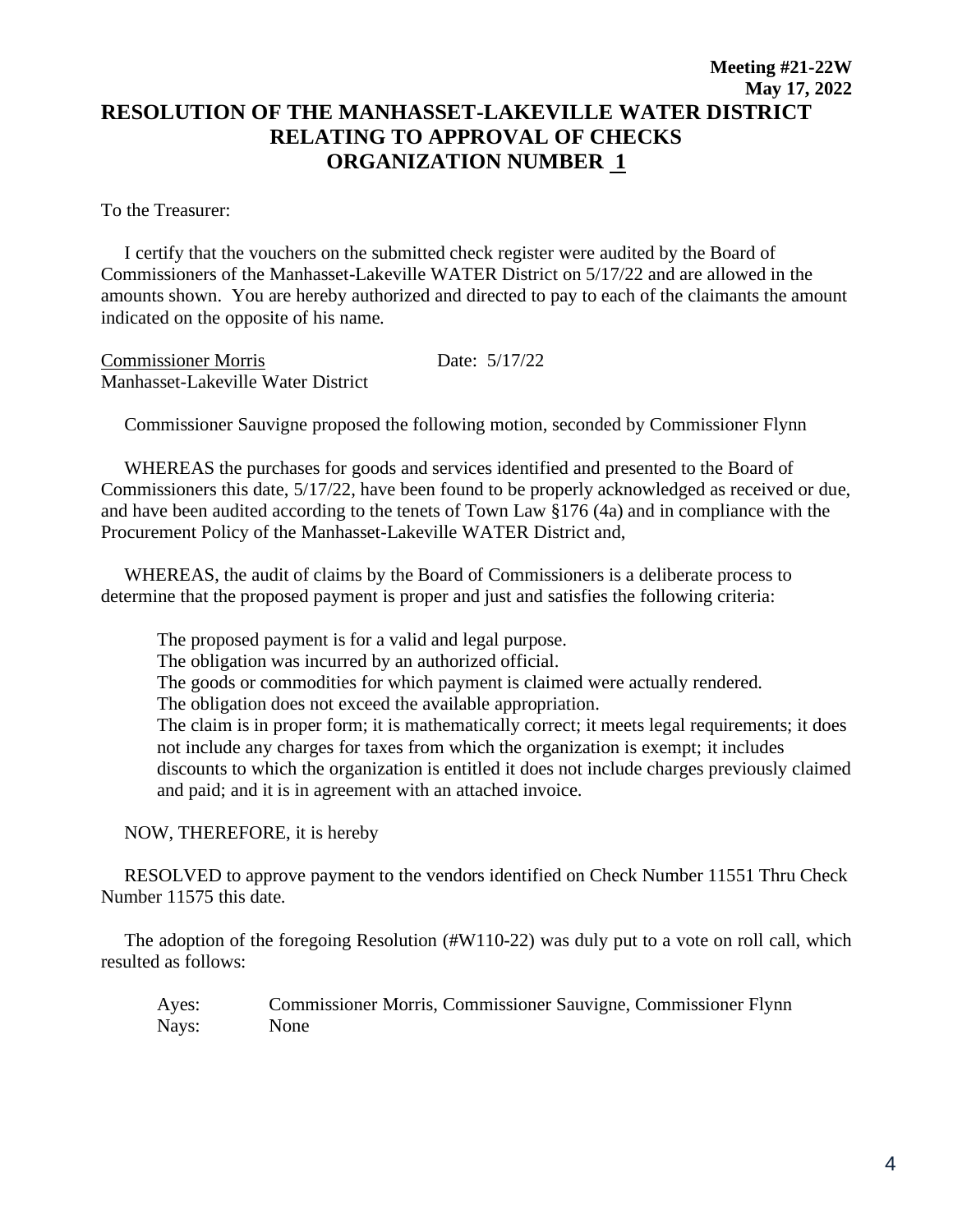The Board of Commissioners approved the signing of Change Order No. 1 for the Independence and Continental Water Main Upgrade. Commissioner Flynn, Chairman, is authorized to sign the Change Order on the Board's behalf.

The adoption of the foregoing Resolution (#W111-22) was duly put to a vote on roll call, which resulted as follows:

Ayes: Commissioner Flynn, Commissioner Sauvigne, Commissioner Morris Nays: None

WHEREAS the Board recognizes the Water District will require assistance and coverage during the summer months for various projects, it is herby

RESOLVED that the Board approves of the hiring of Shane Gunning, Charles Karen, and Drew Miller as seasonal employees, Laborers during the seasonal timeframe of  $5/1/22 - 9/30/22$ , at a rate of \$17.50/hour, pending approval from Nassau County Civil Service.

The adoption of the foregoing Resolution (#W112-22) was duly put to a vote on roll call, which resulted as follows:

Ayes: Commissioner Flynn, Commissioner Sauvigne, Commissioner Morris Nays: None

The Board of Commissioners approved the signing of Change Order No. 1 for #1 IU Willets, Phase 2- Core Drill and PVC Piping. Commissioner Flynn, Chairman, is authorized to sign the Change Order on the Board's behalf.

The adoption of the foregoing Resolution (#W113-22) was duly put to a vote on roll call, which resulted as follows:

Ayes: Commissioner Flynn, Commissioner Sauvigne, Commissioner Morris Nays: None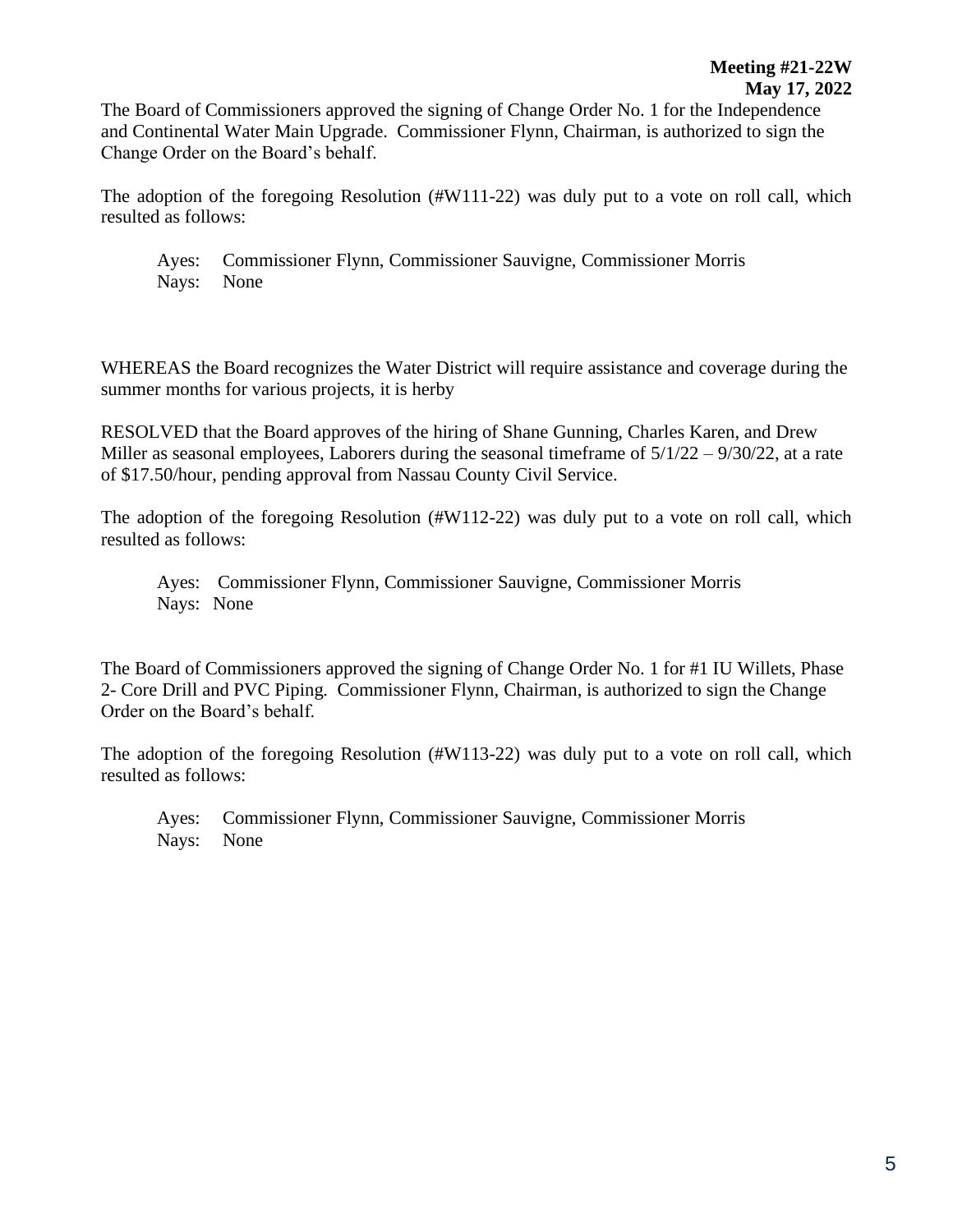#### **Meeting #21-22W May 17, 2022 RESOLUTION OF THE MANHASSET-LAKEVILLE WATER DISTRICT RELATING TO APPROVAL OF EXPENDITURES**

Commissioner Morris proposed the following motion, seconded by Commissioner Sauvigne

WHEREAS, the purchase of goods and services identified and presented to the Board of Commissioners this date, 5/17/2022 have been found to be properly acknowledged as requested expenditures, according to the Procurement Policy of the Manhasset-Lakeville Water District,

NOW, THEREFORE, it is hereby

RESOLVED to approve purchase to the vendors identified on Board of Commissioners Expenditure Request form submitted to the Board by the Superintendent as follows:

| $1.49 \mu$ $1.44 \sigma$ $1.44 \sigma$ |                                    |                 |               |                 |  |  |
|----------------------------------------|------------------------------------|-----------------|---------------|-----------------|--|--|
|                                        | <b>VENDOR DESCRIPTION</b>          | AMOUNT   BUDGET |               | <b>PURCHASE</b> |  |  |
|                                        |                                    |                 | <b>NUMBER</b> | <b>SUPPORT</b>  |  |  |
| Schneider                              | Munsey SCADA, new firewall $\&$    | \$6,442.00      | 8320.475.B    | l PS            |  |  |
| Electric                               | spare for backup control plc, misc |                 |               |                 |  |  |
|                                        | programming & design               |                 |               |                 |  |  |
|                                        | TOT. AMT. REO.                     | \$6,442.00      |               |                 |  |  |

Approval of Expenditures:

The adoption of the foregoing Resolution (#W114-22) was duly put to a vote on roll call, which resulted as follows:

Ayes: Commissioner Flynn, Commissioner Sauvigne, Commissioner Morris Nays: None

The Board of Commissioners approved the enrollment of ACH Transactions with GOVDEALS.COM. Hilary Grossman, Business Manager, is authorized to sign the enrollment form on the Board's behalf.

The adoption of the foregoing Resolution (#W115-22) was duly put to a vote on roll call, which resulted as follows:

Ayes: Commissioner Flynn, Commissioner Sauvigne, Commissioner Morris Nays: None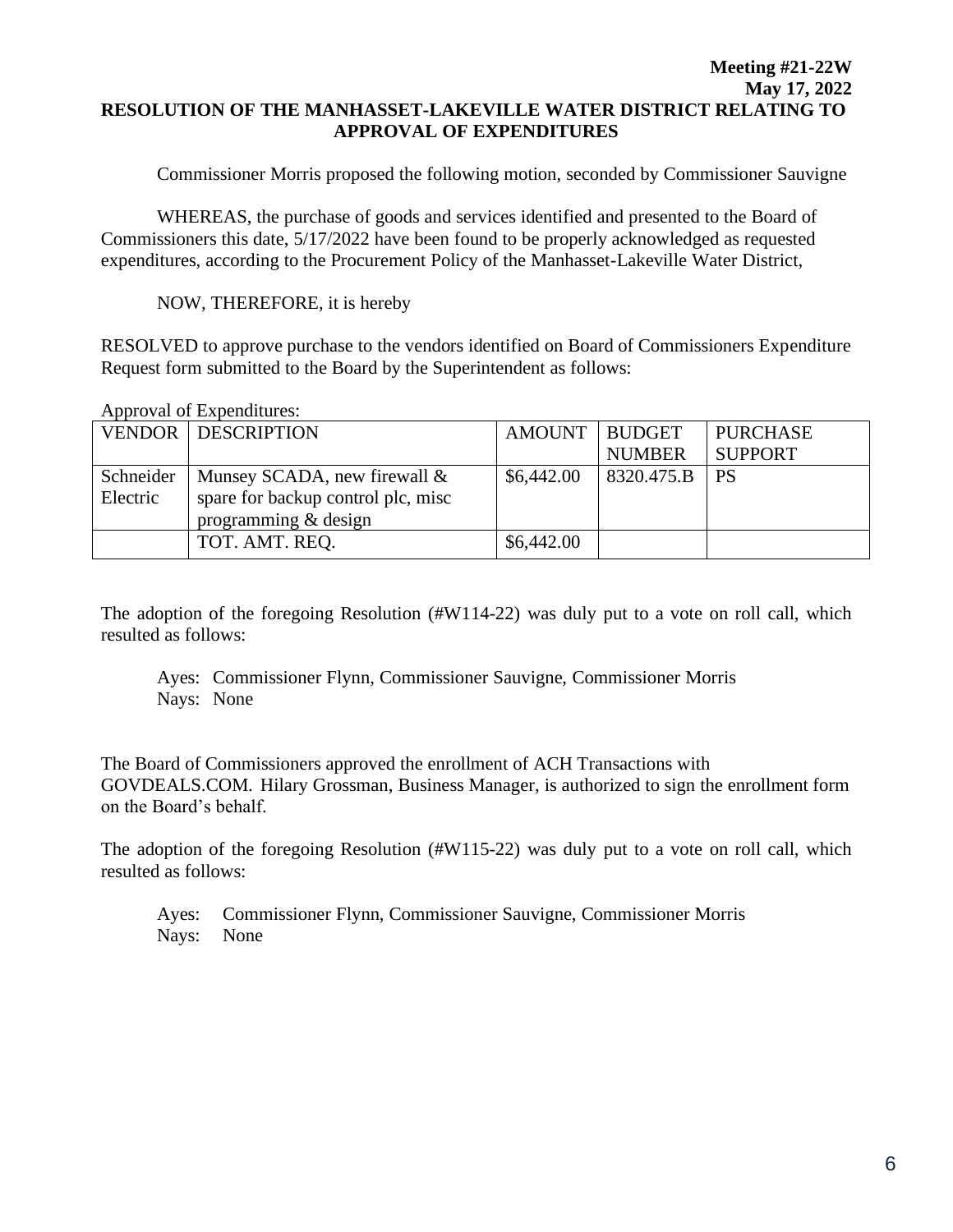#### **FORM OF RESOLUTION OF BOARD OF COMMISSIONERS OF THE MANHASSET-LAKEVILLE WATER DISTRICT AUTHORIZING SALE OF SURPLUS EQUIPMENT THROUGH GOVDEALS.COM**

 Superintendent Paul Schrader advised the Board that the following equipment and/or personal property owned by the District is surplus, not needed for Water District purposes. Mr. Schrader reported that the surplus equipment/property had been made the subject of an advertisement through the electronic marketplace known as GOVDEALS.COM, for the purpose of soliciting bids for the sale of same.

 The Board notes that there is no formal competitive bidding process required when the District seeks to sell what it has determined to be surplus equipment not needed for District purposes. The obligation of the Board in such a case is to take reasonable steps to obtain terms of sale that are in the best interests of the Water District. The Board noted that the Water District is expressly authorized pursuant to Nassau County Civil Division Act. § 255.4(b) to sell or lease any real or personal property owned, but not needed by the Water District, without any requirement to hold a public hearing, which would be required of the District pursued such a sale pursuant to Town Law § 215(8) or §198(12), rather than under Nassau County Civil Division Act. § 255.4(b), and the property is worth more than \$1,000.

 The Board confirmed that it intends to pursue the sale under the Nassau County Civil Divisions Act. The Board members discussed the increasing use of electronic marketplaces such as GOVDEALS.COM as forums for soliciting offers for items to be sold, such as surplus items, and that such electronic marketplaces are becoming more desirable forums for soliciting bids than traditional forums such as advertisements in newspapers and other printed media.

 Mr. Schrader advised the Board that Babcock Motors Inc. submitted the highest bid to the District for the Surplus items in response to the GOVDEALS.COM auction. After discussion, upon motion duly made, seconded and unanimously carried the Board:

 RESOLVED, that the Water District be, and it hereby is, authorized to sell pursuant to Nassau County Civil Divisions Act § 255.4(b), the 2017 Chevrolet 2500HD Silverado Truck to Babcock Motors Inc. for a price of \_\$40,001.00, and that such sale be made on an "as-is", no representation or warranty basis; and it is hereby further

 RESOLVED, that Superintendent Schrader be, and he hereby is, authorized and directed to execute and deliver such documents and instruments, and to take such further actions, he deems necessary or appropriate in order to more fully effectuate the purposes and intent of the foregoing resolution, including, without limitation, execution and delivery of a bill of sale with respect to the surplus items authorized for sale hereunder.

The adoption of the foregoing Resolution (#W116-22) was duly put to a vote on roll call, which resulted as follows:

Ayes: Commissioner Morris, Commissioner Sauvigne, Commissioner Flynn